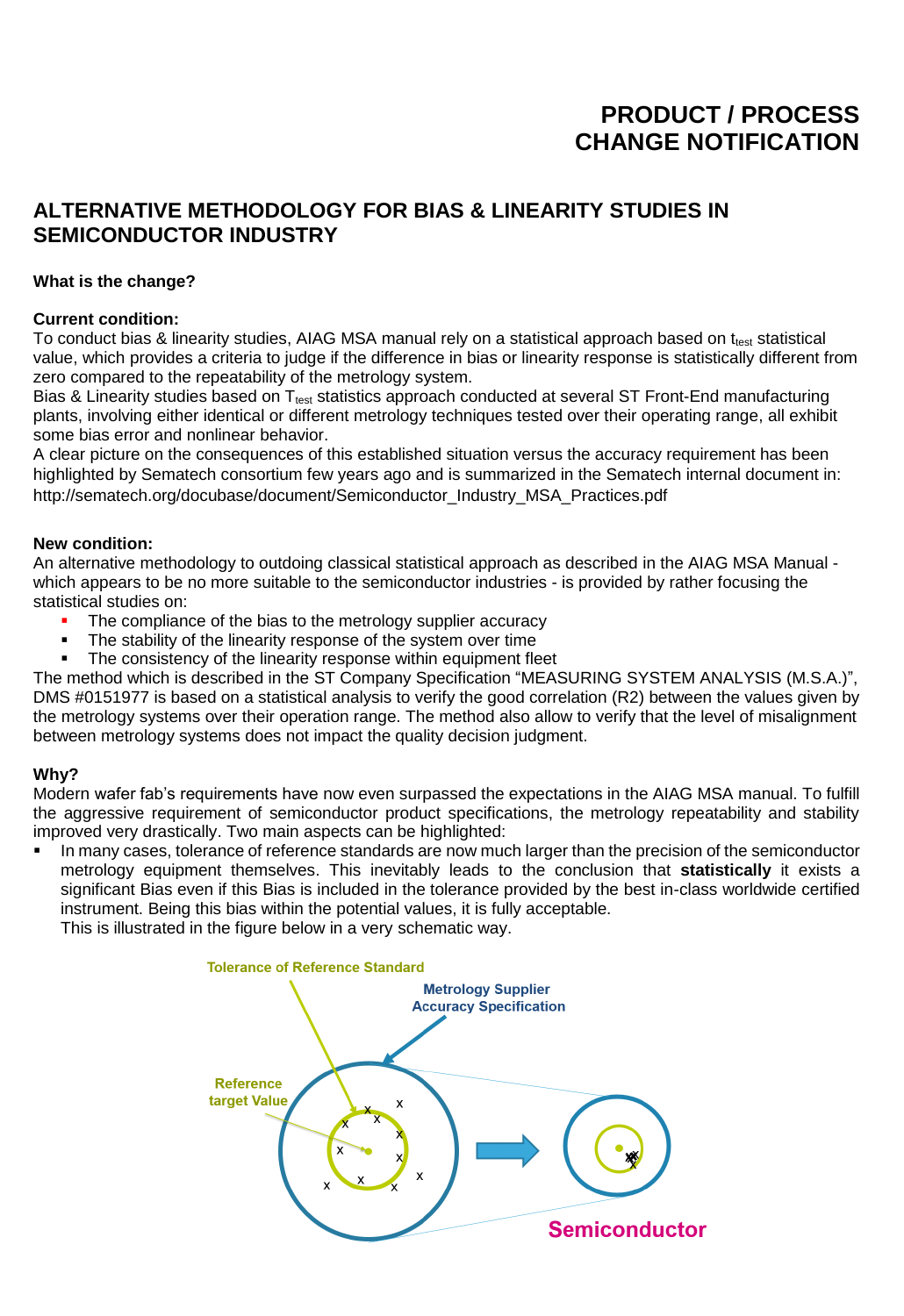#### *Bias becomes statistically significant compare to precision for semiconductor industries*

In the field of semiconductor metrology, metrology systems are used indifferently to measure all parameters in the manufacturing line coming from multiple products and equipment monitoring. They have to cover a very wide measurement range not only one product specifications. Linearity as well as uniformity (change in repeatability over operating range) or consistency (change in repeatability over time) actually varies significantly over the operating range of our metrology equipment. This is totally in compliance with process control requirements over the operating range (ex: use of ellipsometry module for thin films with tinny specifications and use of reflectometry for thicker films with larger process tolerance).

Still, due to the excellent repeatability of our metrology system, which is inherent to our industry requirements, this inevitably leads to the conclusion that the linearity error of our measurement systems is statistically significantly different from zero when compared to their repeatability.

It appeared that the statistical approach for Bias and linearity studies as described in AIAG is not adapted to FE metrology semiconductor equipment due to their excellent repeatability.

This is illustrated below with the linearity test for overlay optical microscope metrology system.



he measurement system linearity to be acceptable, the "bias =0" line must lie entirely within the confidence bands of the fitte



*Linearity test of an overlay metrology system. Reference values are defined from NIST traceable standards.*

#### **When?**

The improved methodology is ready to be applied on all ST manufacturing Front End plants.

## **How has the change been qualified?**

Bias and linearity are unavoidable criteria to be controlled as part of a metrology system management and, in the semiconductor fabs, those characteristics are actually effectively controlled but in a different method than the one proposed by the AIAG. Indeed what is known to be more important for most internal semiconductor metrology needs is the stability and consistency/matching of the results given by the metrology systems over their operating range.

The change consists in establishing an engineering approach for Bias and linearity study leaning on the widespread monitoring of matching and stability critical metrology characteristics in order to provide an effective way to control bias and linearity.

• Consistency/Matching: The difference in readings between equipment used to measure the same characteristics in the semiconductor fab is of critical importance. This is controlled through measurement of same samples over the entire fleet. The verification sample set generally also contains several samples covering the operating range. The consistency of the linearity response and the mismatching (Bias) from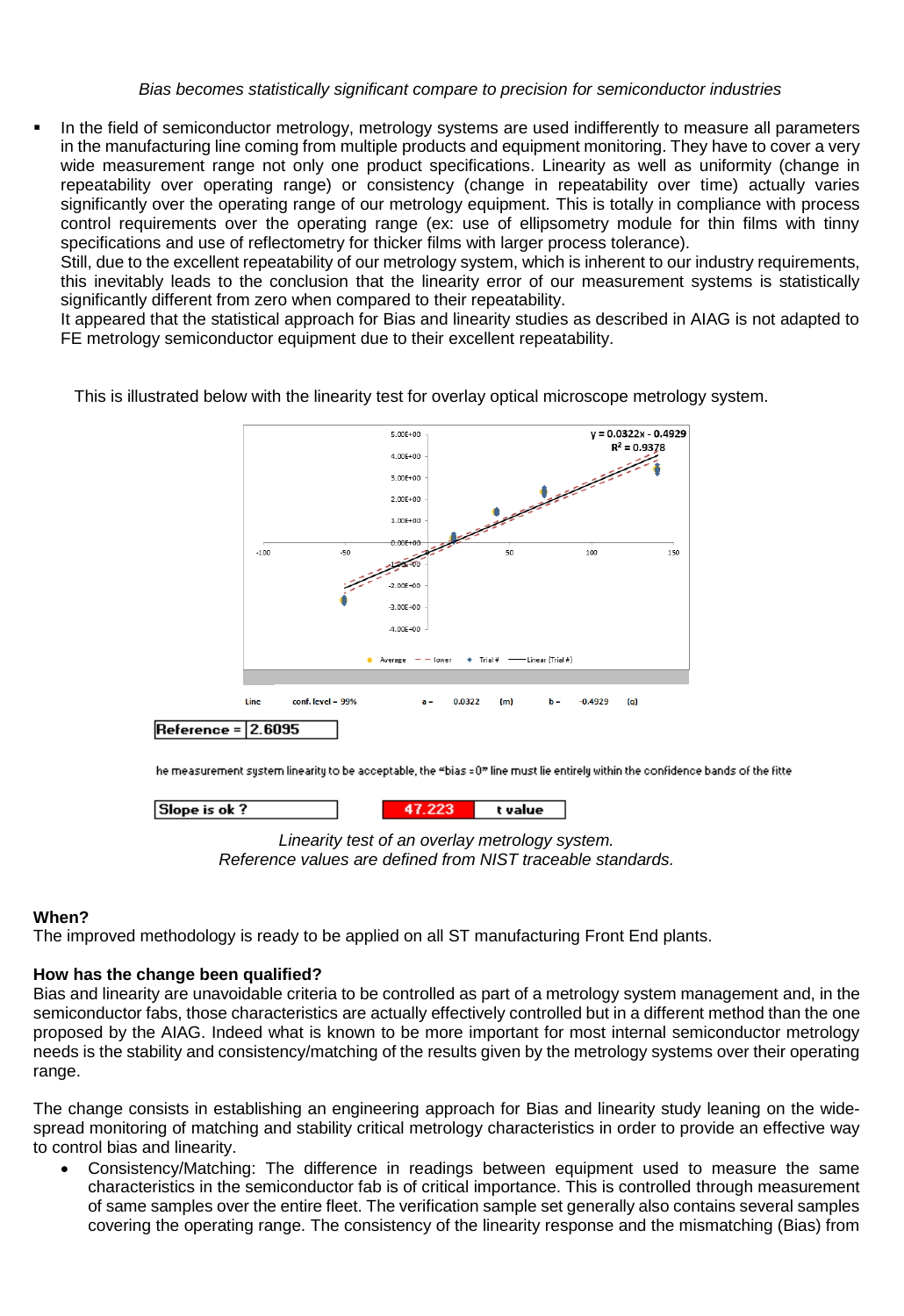multiple metrology systems within the fleet can then be followed and compared against established (supplier) and/or process required specifications.

Stability: This characteristic is controlled very closely through regular measurement of the same monitoring check samples on the metrology equipment and through SPC control charts management. The check samples used to monitor the metrology equipment stability generally include several samples covering the operating range so that the linearity signature of the metrology equipment can be verified and maintain constant over time.

| 577<br>life.augmented                              |  |                        |                               |                       |                           | <b>Linearity report</b>                 |                |                                   |                                     |                                      |  |  |
|----------------------------------------------------|--|------------------------|-------------------------------|-----------------------|---------------------------|-----------------------------------------|----------------|-----------------------------------|-------------------------------------|--------------------------------------|--|--|
| Criteria:                                          |  |                        | <b>Within Metrology Fleet</b> |                       | Good<br><b>Acceptable</b> |                                         |                |                                   | <b>Not Acceptable</b>               |                                      |  |  |
|                                                    |  |                        |                               | $R^2$                 |                           | > 0.95                                  | <b>Between</b> |                                   | < 0.90                              |                                      |  |  |
|                                                    |  |                        | Offset (A Value)              |                       | < 10% of Tolerance        |                                         | <b>Between</b> |                                   | > 30% of Tolerance                  |                                      |  |  |
| <b>Tightest</b><br><b>Event</b><br><b>GATOX125</b> |  | <b>Target</b><br>72.69 |                               | <b>Tolerance</b><br>7 |                           | $+/-10\%$ of<br><b>Tolerance</b><br>0.7 |                | $+/- 30\%$ of<br><b>Tolerance</b> | <b>Offset</b><br>(A Value)<br>1.441 | <b>Criteria</b><br><b>ACCEPTABLE</b> |  |  |
| <b>RTSAC1</b>                                      |  | 125.75                 |                               | 20                    |                           | 2                                       |                |                                   | 1.214                               | <b>GOOD</b>                          |  |  |
| <b>RTSACCZ2</b>                                    |  | 197.00                 |                               | 40                    |                           | 4                                       |                |                                   | 3.556                               | <b>GOOD</b>                          |  |  |
| ANBOX500                                           |  | 519.32                 |                               | 100                   |                           | 10                                      |                |                                   | 5.623                               | <b>GOOD</b>                          |  |  |
| <b>TEOS08</b>                                      |  | 1029.16                |                               | 400                   |                           | 40                                      |                | 120                               | 4.390                               | <b>GOOD</b>                          |  |  |
| <b>TEOS01</b>                                      |  | 3876.80                |                               | 800                   |                           | 80                                      |                | 240                               | 6.196                               | <b>GOOD</b>                          |  |  |
| <b>FLDOX80</b>                                     |  | 9679.38                |                               | 800                   |                           | 80                                      |                | 240                               | 14.859                              | <b>GOOD</b>                          |  |  |
|                                                    |  |                        |                               |                       |                           |                                         |                |                                   |                                     |                                      |  |  |
|                                                    |  |                        |                               |                       |                           |                                         |                |                                   |                                     |                                      |  |  |
|                                                    |  |                        |                               |                       |                           |                                         |                |                                   |                                     |                                      |  |  |
| <b>Metrology</b><br><b>Tool</b>                    |  | Oxmeas1                | Oxmeas4<br>Oxmeas2            |                       | Oxmeas6                   | Oxmeas7                                 | Oxmeas8        | Oxmeas9                           | Oxmeas10                            | Oxmeas11                             |  |  |
| $R^2$                                              |  | 1.000                  | 1.000                         | 1.000                 | 1.000                     | 1.000                                   | 1.000          | 1.000                             | 1.000                               | 1.000                                |  |  |



#### **What is the impact of the change?**

- **- Form:** No change on product
- **- Fit:** No change on product
- **- Function:** No change on product
- **- Reliability, or Processability:** NA (Not applicable).

**How can the change be seen?** No change on product